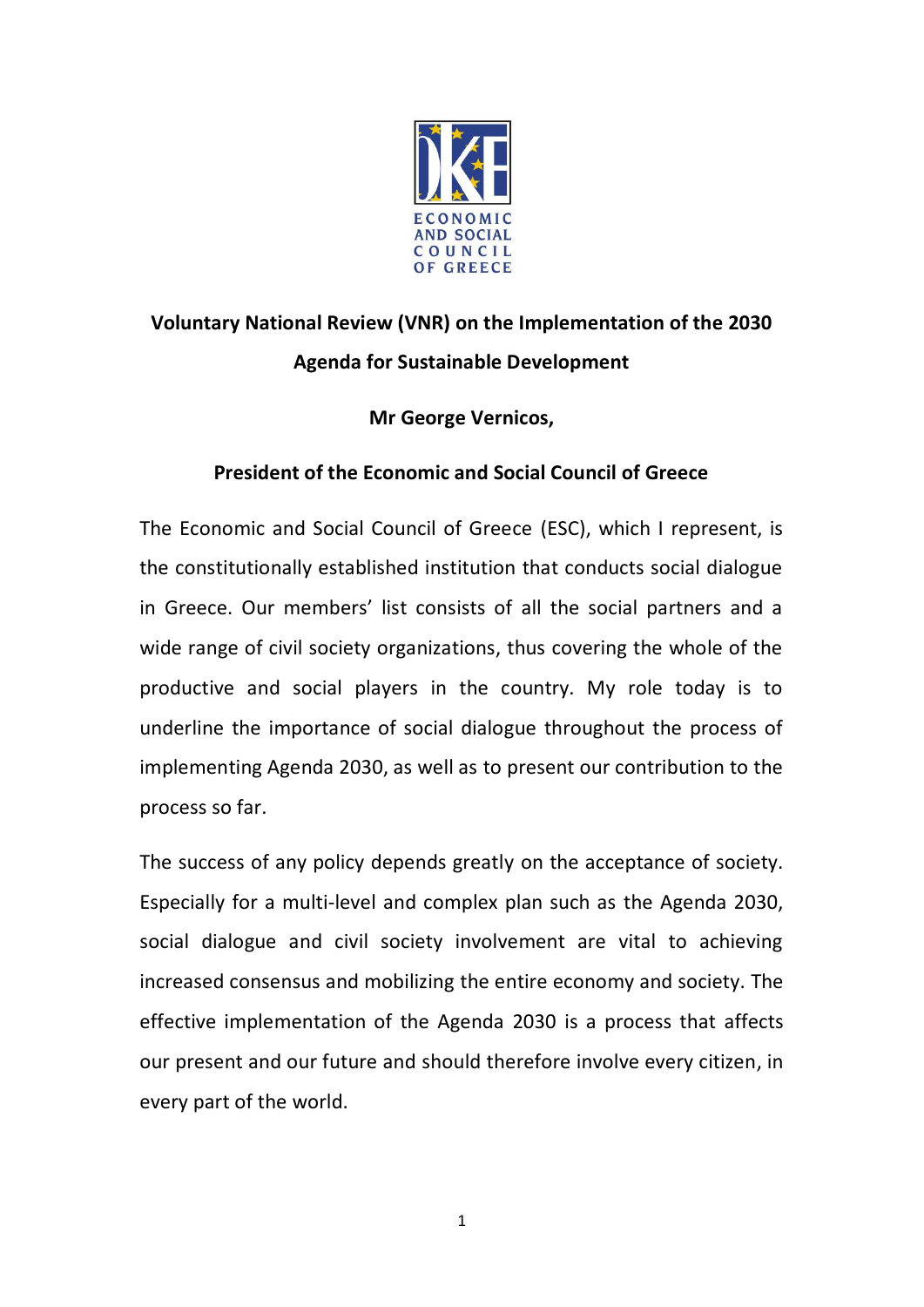The Greek Government, from the early stages of the whole process, has asked for the ESC to be actively involved with the aim of achieving stakeholder engagement and the highest possible representation of civil society. The ESC of Greece applauds this initiative and believes that it has been fruitful so far. Upon request from the Greek Government, the ESC issued an Opinion on the SDG's, thus providing input for defining the National Priorities. This Opinion also included a comprehensive set of proposals regarding the effective implementation of key economic, social and environmental aspects of the SDGs at national level, including SDGs 7, 8, 9 and 10.

Furthermore, the ESC has assumed an important role towards promoting the systematic and structured consultation and dialogue on the effective implementation of SDGs at different levels and sectors and has launched various events to disseminate relevant information.

What should really be stressed out is that Greece's commitment towards the implementation of the SDGs should be an essential part of an overall development strategy for the future. A strategy to re-launch the economy, to exit the crisis, to tackle inequalities and preserve the environment. It's within this context that the ESC has incorporated the SDG's into all its activities, most notably the open, structured dialogue amongst its members towards a National Strategic Plan for growth, social cohesion, social justice, inclusion and sustainable management of the environment and natural resources. We have already reached an Agreement that has lead to a Joint Declaration presenting the Central Development Goals as well as the Main Intervention Axes on which all the productive and social actors of the country agree. At this stage, we

2